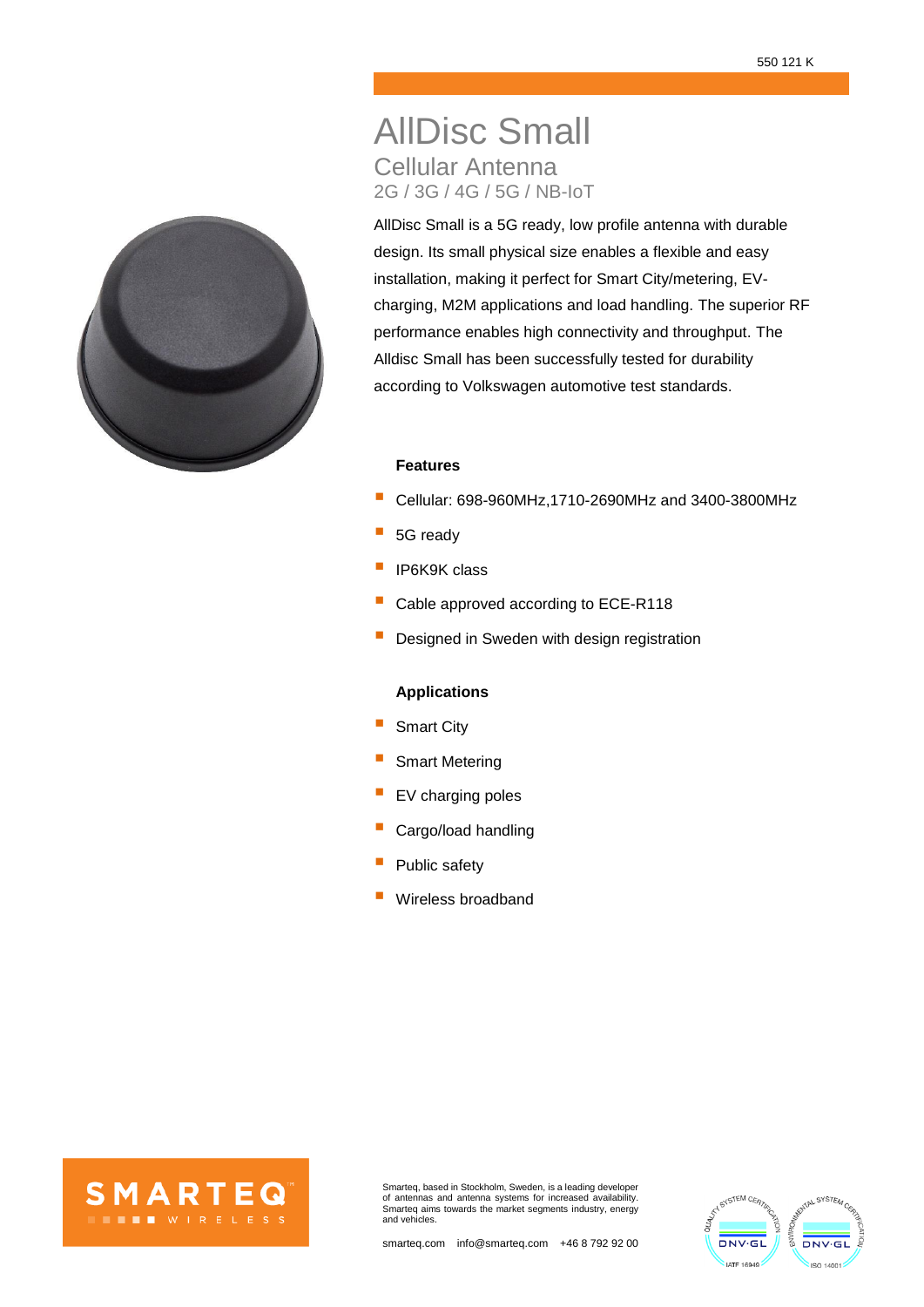## **Specifications**

### **Electrical**

| Frequencies (2G/3G/4G/5G)                       | 698-960MHz, 1710-2690MHz and 3400-3800MHz |         |  |
|-------------------------------------------------|-------------------------------------------|---------|--|
| Impedance                                       | $50\Omega$                                |         |  |
| Polarization                                    | Vertical                                  |         |  |
| <b>VSWR</b>                                     | 698-880MHz                                | ≤ 2:1   |  |
|                                                 | 880-960MHz                                | ≤ 2.5:1 |  |
|                                                 | 1710-2690MHz                              | ≤ 2.5:1 |  |
|                                                 | 3400-3800MHz                              | ≤ 2.5:1 |  |
| Gain,                                           | 698-880MHz                                | 4.5dBi  |  |
| on ground plane<br>(peak gain, excluding cable) | 880-960MHz                                | 5dBi    |  |
|                                                 | 1710-1880MHz                              | 5dBi    |  |
|                                                 | 1920-2170MHz                              | 4.5dBi  |  |
|                                                 | 2500-2690MHz                              | 3.5dBi  |  |
|                                                 | 3400-3800MHz                              | 7dBi    |  |
| Max power                                       | 10W                                       |         |  |

#### **Mechanical**

| Dimensions (D x H) | 96 x 55mm                                                         |  |  |
|--------------------|-------------------------------------------------------------------|--|--|
| Installation       | Hole mount with center screw                                      |  |  |
|                    | Hole dimension Ø19mm                                              |  |  |
|                    | Installation thickness $\leq 8.5$ mm                              |  |  |
|                    | Min. installation radius 1000mm                                   |  |  |
|                    | Has to be mounted on a metal ground plane<br>minimum size Ø25 cm. |  |  |
| Cable              | RG316, grey LSOH Other cable length upon request                  |  |  |
| Connector          | SMA-Male<br>Other connector type upon request                     |  |  |
| Weight             | ~150g                                                             |  |  |
| Material           | PC/PBT/Aluminum alloy                                             |  |  |
| Color              | Black, White, Grey (RAL7035)                                      |  |  |
| IP class           | IP6K9K                                                            |  |  |
| Temperature        | $-40^{\circ}$ C to $+85^{\circ}$ C<br>Storage / Operating:        |  |  |

#### **Selection of Alldisc Combi versions**

| Part Number | Color | Cable length     | Cable      | Connector |
|-------------|-------|------------------|------------|-----------|
| 710258      | Black | 0.5 <sub>m</sub> | RG316 grey | SMA-Male  |
| 710255      | Black | 2.5m             | RG316 grey | SMA-Male  |

#### **Other**

RoHS compliant

REACH compliant

ECE-R118 compliant

Smarteq reserves the right to change specifications without prior notice



Smarteq, based in Stockholm, Sweden, is a leading developer of antennas and antenna systems for increased availability. Smarteq aims towards the market segments industry, energy and vehicles.